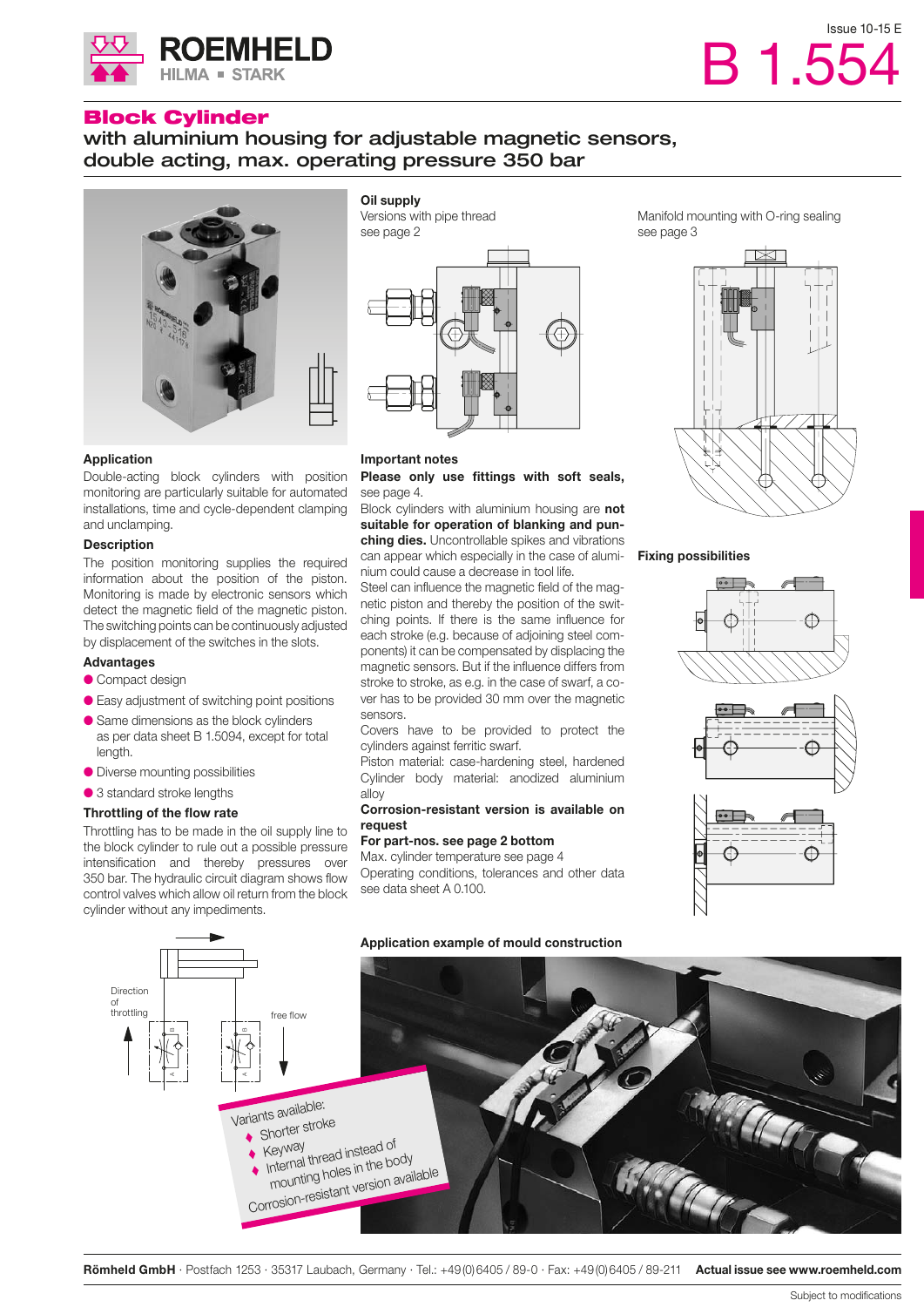# Versions with pipe thread





 $\overline{\phantom{a}}$ s g o **Accessory: Magnetic sensors see reverse page** Counterbore for socket head cap screw DIN 912



Cylinders must be backed up for operating pressures exceeding 160 bar.

| Piston Ø D                                 |                   | [mm]                | 25                       | 32                       | 40               | 50               | 63                                  |
|--------------------------------------------|-------------------|---------------------|--------------------------|--------------------------|------------------|------------------|-------------------------------------|
| Rod Ø d                                    |                   | [mm]                | 16                       | 20                       | 25               | 32               | 40                                  |
|                                            | at 100 bar        | [kN]                | 4.9                      | 8.0                      | 12.5             | 19.6             | 31.2                                |
| Force to push                              | at 350 bar        | [kN]                | 17.1                     | 28.1                     | 44               | 68.7             | 109.2                               |
|                                            | at 100 bar        | [KN]                | 2.9                      | 4.9                      | 7.7              | 11.6             | 18.6                                |
| Force to pull                              | at 350 bar        | [KN]                | 10.1                     | 17.1                     | 26.8             | 40.5             | 65.1                                |
|                                            | Stroke to extend  | [cm3]               | 4.91                     | 8.05                     | 12.56            | 19.63            | 31.17                               |
| Oil volume per 10 mm stroke                | Stroke to retract | [cm3]               | 2.9                      | 4.9                      | 7.7              | 11.6             | 18.6                                |
| a                                          |                   | [mm]                | 65                       | 75                       | 85               | 100              | 125                                 |
| b                                          |                   | [mm]                | 45                       | 55                       | 63               | 75               | 95                                  |
| b <sub>2</sub>                             |                   | [mm]                | 57                       | 67                       | 75               | 87               | 107                                 |
| C                                          |                   | [mm]                | 7                        | 10                       | 10               | 10               | 14                                  |
| f                                          |                   | [mm]                | 50                       | 55                       | 63               | 76               | 95                                  |
| g                                          |                   | [mm]                | 8.5                      | 10.5                     | 10.5             | 13               | 17                                  |
| g1 at both sides                           |                   | [mm]                | 12                       | 16                       | 17               | 22               | $\overline{\phantom{a}}^*$          |
| g2 at both sides                           |                   | [mm]                | 9                        | 11                       | 11               | 13               | 17                                  |
| h                                          |                   | [mm]                | 33                       | 38                       | 40               | 44               | 50                                  |
| k                                          |                   | [mm]                | 22.5                     | 27.5                     | 31.5             | 37.5             | 47.5                                |
| m                                          |                   | [mm]                | 18                       | 20                       | 21               | 21               | 26                                  |
| n                                          |                   | [mm]                | 18                       | 22                       | 24               | 27               | 26                                  |
| o x depth of thread                        |                   | [mm]                | M10 x 15                 | M12 x 15                 | M16 x 25         | M20 x 30         | M27 x 40                            |
| р                                          |                   |                     | G 1/4                    | G <sub>1/4</sub>         | G <sub>1/4</sub> | G <sub>1/4</sub> | G 1/2                               |
| r                                          |                   | [mm]                | $\overline{\phantom{0}}$ | $\overline{\phantom{0}}$ | 4                | $\overline{4}$   | $\overline{4}$                      |
| $\mathbb S$                                |                   | [mm]                | 50                       | 55                       | 63               | 76               | 95                                  |
| t                                          |                   | [mm]                | 30                       | 35                       | 40               | 45               | 65                                  |
| SW                                         |                   | [mm]                | 13                       | 17                       |                  |                  |                                     |
| Stroke ±1                                  |                   | [mm]                | 20                       | 25                       | 25               | 25               | 30                                  |
| Total length $ \pm 1 $                     |                   | [mm]                | 85                       | 100                      | 106              | 117              | 135                                 |
| Weight                                     |                   | [kg]                | 0.63                     | 1.02                     | 1.4              | 2.04             | 4.0                                 |
| Part no. (without magnetic sensors)        |                   |                     | 1543-513                 | 1544-513                 | 1545-513         | 1546-513         | 1547-513                            |
| Stroke ±1                                  |                   | [mm]                | 50                       | 50                       | 50               | 50               | 63                                  |
| Total length   ±1                          |                   | [mm]                | 115                      | 125                      | 131              | 142              | 168                                 |
| Weight                                     |                   | [kg]                | 0.85                     | 1.28                     | 1.90             | 2.90             | 5.05                                |
| <b>Part no.</b> (without magnetic sensors) |                   |                     | 1543-516                 | 1544-516                 | 1545-516         | 1546-516         | 1547-516                            |
| Stroke ±1                                  |                   | [mm]                | 100                      | 100                      | 100              | 100              | 100                                 |
| Total length I ±1                          |                   | [mm]                | 165                      | 175                      | 181              | 192              | 205                                 |
| Weight                                     |                   | [kg]                | 1.20                     | 1.81                     | 3.00             | 4.60             | 6.22                                |
| Part no. (without magnetic sensors)        |                   |                     | 1543-519                 | 1544-519                 | 1545-519         | 1546-519         | 1547-519                            |
| Part no.<br>154X-4XX                       | <b>Version</b>    | corrosion-resistant |                          |                          |                  |                  | * Type 1547 without<br>counterbores |

154X-X**2**X FKM seals see chart page 4

**2 Actual issue see www.roemheld.com Römheld GmbH**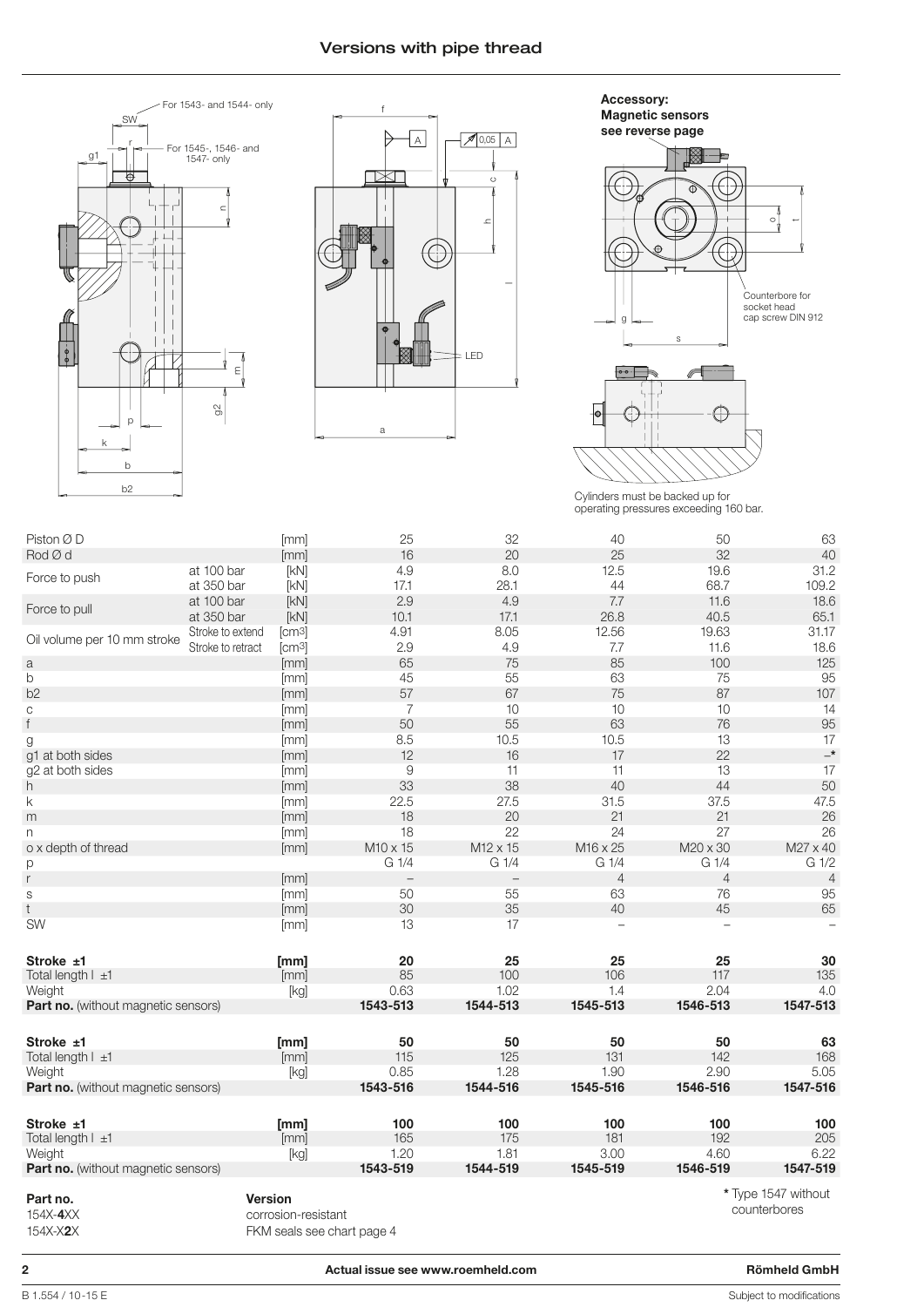# **Oil supply and O-ring sealing at:**



w

u





| <b>Block Cylinder</b> |      | 1543-XXX       | 1544-XXX | 1545-XXX       | 1546-XXX       | 1547-XXX     |
|-----------------------|------|----------------|----------|----------------|----------------|--------------|
| Piston $\varnothing$  | [mm] | 25             | 32       | 40             | 50             | 63           |
| Rod                   | [mm] | 16             | 20       | 25             | 32             | 40           |
| a                     | [mm] | 65             | 75       | 85             | 100            | 125          |
| b                     | [mm] | 45             | 55       | 63             | 75             | 95           |
| $\mathsf{C}$          | [mm] | $\overline{7}$ | 10       | 10             | 10             | 14           |
|                       | [mm] | 50             | 55       | 63             | 76             | 95           |
| g                     | [mm] | 8.5            | 10.5     | 10.5           | 13             | 17           |
| h.                    | [mm] | 33             | 38       | 40             | 44             | 50           |
| h1                    | [mm] | 40             | 42       | 44             | 47             | 60           |
| S                     | [mm] | 50             | 55       | 63             | 76             | 95           |
| t                     | [mm] | 30             | 35       | 40             | 45             | 65           |
| $u \pm 0.05$          | [mm] | 1.1            | 1.1      | 1.1            | 1.1            | 1.3          |
| v1                    | [mm] | $\overline{4}$ | 5        | 6              | 6              | 8            |
| V <sub>2</sub>        | [mm] | $\overline{4}$ | 4.5      | 4.5            | 6              | 6            |
| $w + 0.2$             | [mm] | 9.8            | 10.8     | 10.8           | 10.8           | 15.8         |
| X                     | [mm] | 21.5           | 25       | 27             | 30             | 35           |
| y                     | [mm] | 21             | 25       | 27             | 29.5           | 32           |
| Dimensions O-ring     | [mm] | $7 \times 1.5$ | 8 x 1.5  | $8 \times 1.5$ | $8 \times 1.5$ | 12.42 x 1.78 |
| Part no. spare O-ring |      | 3000-342       | 3000-343 | 3000-343       | 3000-343       | 3000-335     |
| Part no. O-ring (FKM) |      | 3001-077       | 3000-275 | 3000-275       | 3000-275       | 3001-152     |

O-rings are included in delivery.

w

Other dimensions see page 2.

## **Order:**

Please add the identification letters **K, L, S, or B** to the Part no. of the required block cylinder.

s

## **Example of ordering:**

Double-acting block cylinder 1545-513 with oil supply at the broad side **Part no. 1545-513 K**